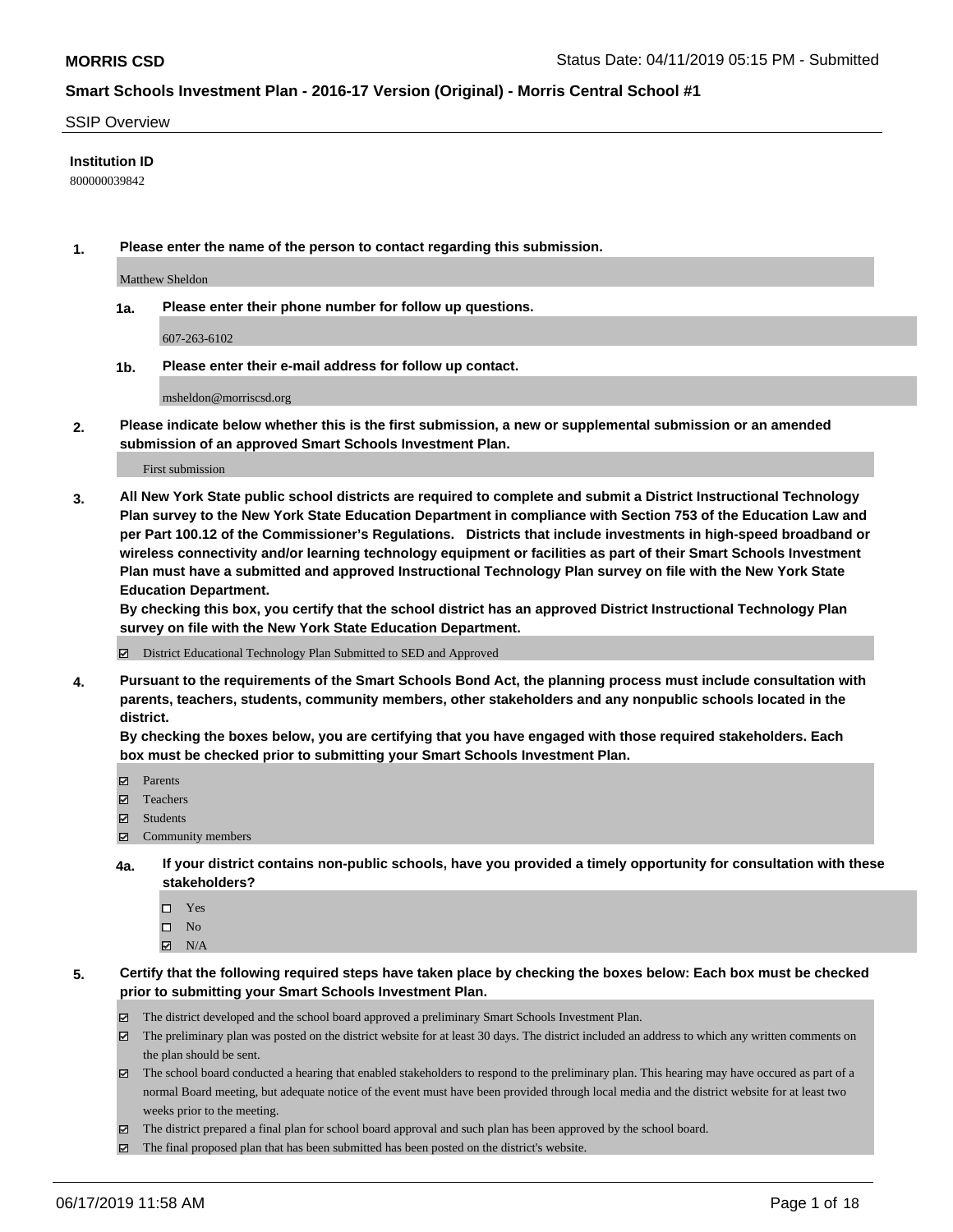SSIP Overview

**5a. Please upload the proposed Smart Schools Investment Plan (SSIP) that was posted on the district's website, along with any supporting materials. Note that this should be different than your recently submitted Educational Technology Survey. The Final SSIP, as approved by the School Board, should also be posted on the website and remain there during the course of the projects contained therein.**

Prelininary Smart Schools Bond Plan- Update 10-20-17.rtf

**5b. Enter the webpage address where the final Smart Schools Investment Plan is posted. The Plan should remain posted for the life of the included projects.**

morriscs.org/district/m\_C\_S\_Smart\_schools\_investment\_plan

**6. Please enter an estimate of the total number of students and staff that will benefit from this Smart Schools Investment Plan based on the cumulative projects submitted to date.**

460

**7. An LEA/School District may partner with one or more other LEA/School Districts to form a consortium to pool Smart Schools Bond Act funds for a project that meets all other Smart School Bond Act requirements. Each school district participating in the consortium will need to file an approved Smart Schools Investment Plan for the project and submit a signed Memorandum of Understanding that sets forth the details of the consortium including the roles of each respective district.**

 $\Box$  The district plans to participate in a consortium to partner with other school district(s) to implement a Smart Schools project.

### **8. Please enter the name and 6-digit SED Code for each LEA/School District participating in the Consortium.**

| <b>Partner LEA/District</b> | <b>ISED BEDS Code</b> |
|-----------------------------|-----------------------|
| (No Response)               | (No Response)         |

#### **9. Please upload a signed Memorandum of Understanding with all of the participating Consortium partners.**

(No Response)

**10. Your district's Smart Schools Bond Act Allocation is:**

\$529,156

**11. Enter the budget sub-allocations by category that you are submitting for approval at this time. If you are not budgeting SSBA funds for a category, please enter 0 (zero.) If the value entered is \$0, you will not be required to complete that survey question.**

|                                       | Sub-<br>Allocations |
|---------------------------------------|---------------------|
| School Connectivity                   | 166,566             |
| Connectivity Projects for Communities | $\overline{0}$      |
| <b>Classroom Technology</b>           | 0                   |
| Pre-Kindergarten Classrooms           | $\overline{0}$      |
| Replace Transportable Classrooms      |                     |
| High-Tech Security Features           | 271,163             |
| Totals:                               | 437,729             |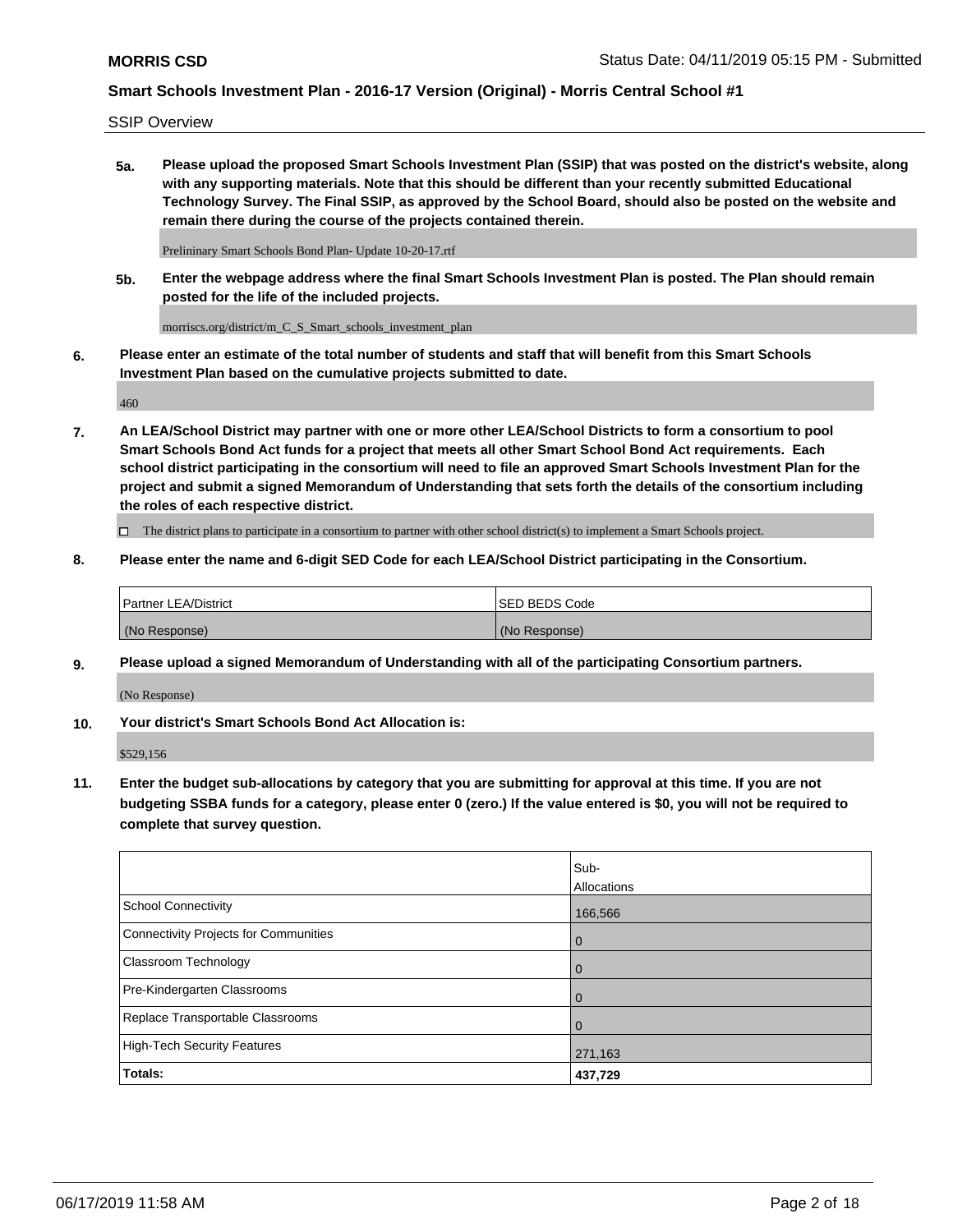School Connectivity

- **1. In order for students and faculty to receive the maximum benefit from the technology made available under the Smart Schools Bond Act, their school buildings must possess sufficient connectivity infrastructure to ensure that devices can be used during the school day. Smart Schools Investment Plans must demonstrate that:**
	- **• sufficient infrastructure that meets the Federal Communications Commission's 100 Mbps per 1,000 students standard currently exists in the buildings where new devices will be deployed, or**
	- **• is a planned use of a portion of Smart Schools Bond Act funds, or**
	- **• is under development through another funding source.**

**Smart Schools Bond Act funds used for technology infrastructure or classroom technology investments must increase the number of school buildings that meet or exceed the minimum speed standard of 100 Mbps per 1,000 students and staff within 12 months. This standard may be met on either a contracted 24/7 firm service or a "burstable" capability. If the standard is met under the burstable criteria, it must be:**

**1. Specifically codified in a service contract with a provider, and**

**2. Guaranteed to be available to all students and devices as needed, particularly during periods of high demand, such as computer-based testing (CBT) periods.**

### **Please describe how your district already meets or is planning to meet this standard within 12 months of plan submission.**

Through the development of the District's Technology Plan, it was determined that the District exceeds the Federal Communications Commission minimum speed standard of 100Mbps per 1,000 students with 1Gbps (1,000 Mbps) for a student population of 388.

The District's current enterprise with Wi-Fi network has sufficient bandwidth to meet the projected user demand. The Wi-Fi network in place utilizes Gigabit connections between each access point and network switch. The access points all support Dual-Band (802.11a/b/g/n,2.4 Ghz/5Ghz) and are powered via POE. The network backbone connecting WiFi AP's utilizes Gigabit connections between each switch. The physical network is primarily composed of CATE5E and CAT6 cabling, with a fiber backbone.

Further improvements to the District's network would include: Implementation of new Access Points (802.11AH/AC compatible); implementation of a 10GB/e backbone w/10GB/e switching; extension of wireless network coverage to athletic fields/bus garage and installing fiber backbone and CAT6A cable.

- **1a. If a district believes that it will be impossible to meet this standard within 12 months, it may apply for a waiver of this requirement, as described on the Smart Schools website. The waiver must be filed and approved by SED prior to submitting this survey.**
	- $\Box$  By checking this box, you are certifying that the school district has an approved waiver of this requirement on file with the New York State Education Department.

### **2. Connectivity Speed Calculator (Required)**

|                  | Number of<br><b>Students</b> | Multiply by<br>100 Kbps | Divide by 1000 Current Speed<br>to Convert to<br>Reauired<br>Speed in Mb | lin Mb | Expected<br>Speed to be<br>Attained Within Required<br>12 Months | <b>Expected Date</b><br>When<br>Speed Will be<br>l Met |
|------------------|------------------------------|-------------------------|--------------------------------------------------------------------------|--------|------------------------------------------------------------------|--------------------------------------------------------|
| Calculated Speed | 388                          | 38,800                  | 38.8                                                                     | 1000   | 1000                                                             | Already met                                            |

### **3. Describe how you intend to use Smart Schools Bond Act funds for high-speed broadband and/or wireless connectivity projects in school buildings.**

The district currently has a robust and enterprise grade wireless network. The internal network operates on a fiber backbone, offering Gigabit connections to each central switch room, which offer Gigabit connections to each access point. The network can be very easily upgraded to meet higher bandwidth requirements in the future, as most cabling-in-place supports 10 Gigabit/second transmission or greater.

The Wi-Fi network encompasses almost all instructional space, and uses lightweight access points. The Wi-Fi is available on both 2.4Ghz and 5Ghz frequencies, and complies with 802.11 a/b/g/n standards and drafts.

Through the upgrade of the District's security system, including the change from a analog to digital camera system, the district needs to upgrade our network (POE switches), add UPS and single mode fiber MDF to IDF & new network ports. In addition, testing existing CAT5 and 5E cables and running new CAT6 cables for security system. This upgrade in technology will allow the district to maintain its current level of connectivity.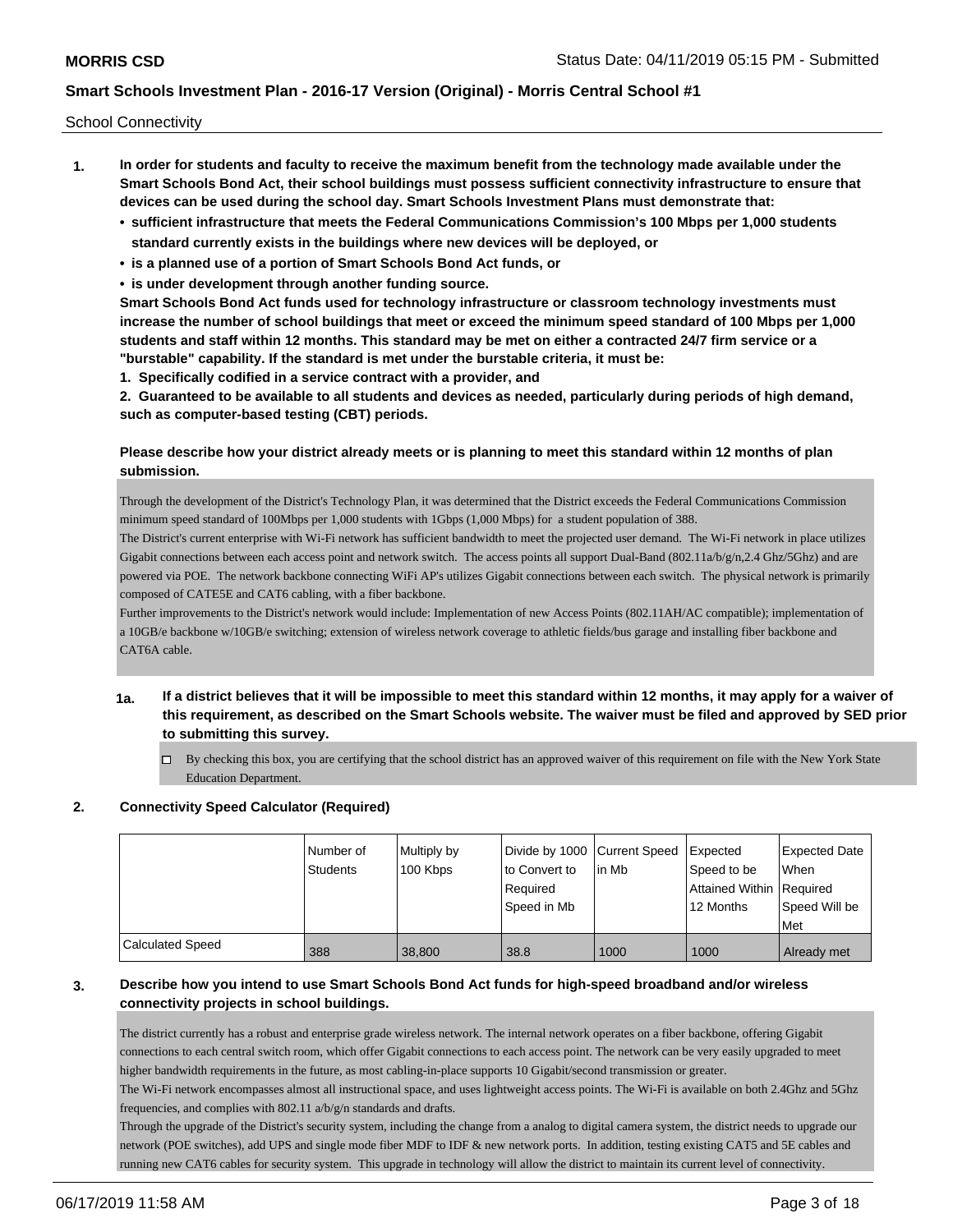School Connectivity

**4. Describe the linkage between the district's District Instructional Technology Plan and the proposed projects. (There should be a link between your response to this question and your response to Question 1 in Part E. Curriculum and Instruction "What are the district's plans to use digital connectivity and technology to improve teaching and learning?)**

The main emphasis of the current Instructional Technology Plan is to enhance access to technology. This will be primarily through a 1 to 1 program using iPads and Chromebooks. The district's intention is to eliminate the technology gap between students and give all students the same resources to learn. The district recognizes that for students to be successful in higher education and most importantly in future careers, they must have the same opportunities, experience and access to technology as other students in more affluent school districts. To accomplish this and to enhance the security of the district, the continuation of a robust network is needed.

**5. If the district wishes to have students and staff access the Internet from wireless devices within the school building, or in close proximity to it, it must first ensure that it has a robust Wi-Fi network in place that has sufficient bandwidth to meet user demand.**

**Please describe how you have quantified this demand and how you plan to meet this demand.**

Through the development of the District's Technology Plan, it was determined that the District exceeds the Federal Communications Commission minimum speed standard of 100Mbps per 1,000 students with 1Gbps (1,000 Mbps) for a student population of 388.

The District's current enterprise with Wi-Fi network has sufficient bandwidth to meet the projected user demand. The Wi-Fi network in place utilizes Gigabit connections between each access point and network switch. The access points all support Dual-Band (802.11a/b/g/n,2.4 Ghz/5Ghz) and are powered via POE. The network backbone connecting WiFi AP's utilizes Gigabit connections between each switch. The physical network is primarily composed of CATE5E and CAT6 cabling, with a fiber backbone.

Further improvements to the District's network would include: Implementation of new Access Points (802.11AH/AC compatible); implementation of a 10GB/e backbone w/10GB/e switching; extension of wireless network coverage to athletic fields/bus garage, and installing fiber backbone and CAT6A cable.

**6. As indicated on Page 5 of the guidance, the Office of Facilities Planning will have to conduct a preliminary review of all capital projects, including connectivity projects.**

**Please indicate on a separate row each project number given to you by the Office of Facilities Planning.**

| l Proiect Number      |  |
|-----------------------|--|
| 47-12-01-04-7-999-001 |  |

**7. Certain high-tech security and connectivity infrastructure projects may be eligible for an expedited review process as determined by the Office of Facilities Planning.**

**Was your project deemed eligible for streamlined review?**

No

**8. Include the name and license number of the architect or engineer of record.**

| <b>Name</b>                             | License Number |
|-----------------------------------------|----------------|
| Scott Duell- BCA Architects & Engineers | 22982          |

**9. If you are submitting an allocation for School Connectivity complete this table. Note that the calculated Total at the bottom of the table must equal the Total allocation for this category that you entered in the SSIP Overview overall budget.** 

|                      | Sub-<br><b>Allocation</b> |
|----------------------|---------------------------|
| Network/Access Costs | 25,846                    |
| Outside Plant Costs  |                           |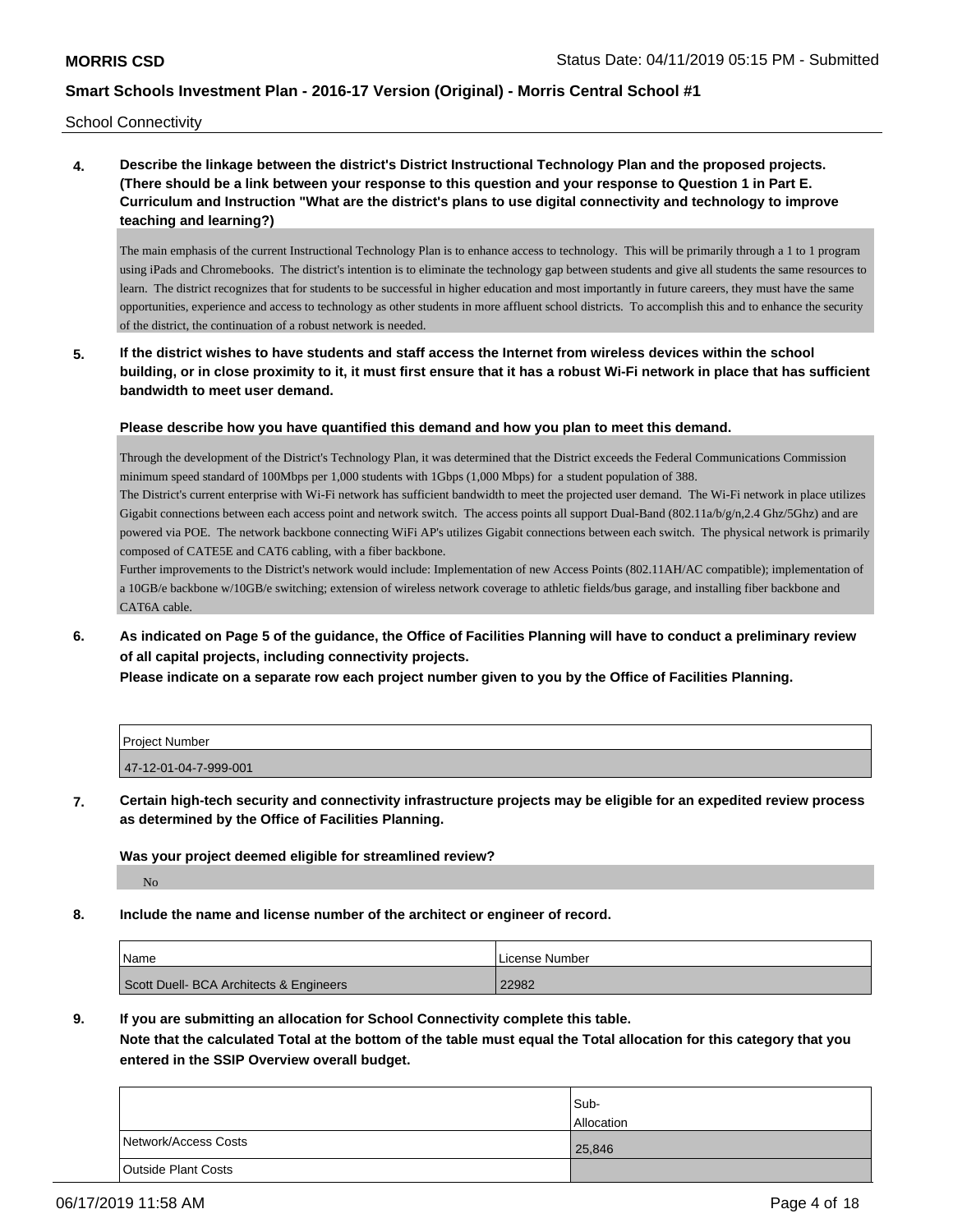School Connectivity

|                                            | Sub-<br>Allocation |
|--------------------------------------------|--------------------|
|                                            | (No Response)      |
| School Internal Connections and Components | 100,208            |
| Professional Services                      | 28,497             |
| Testing                                    | 12,015             |
| Other Upfront Costs                        | (No Response)      |
| <b>Other Costs</b>                         | (No Response)      |
| Totals:                                    | 166,566            |

**10. Please detail the type, quantity, per unit cost and total cost of the eligible items under each sub-category. This is especially important for any expenditures listed under the "Other" category. All expenditures must be eligible for tax-exempt financing to be reimbursed through the SSBA. Sufficient detail must be provided so that we can verify this is the case. If you have any questions, please contact us directly through smartschools@nysed.gov. NOTE: Wireless Access Points should be included in this category, not under Classroom Educational Technology, except those that will be loaned/purchased for nonpublic schools.**

| Select the allowable expenditure<br>type.<br>Repeat to add another item under<br>each type. | Item to be purchased                          | Quantity       | Cost per Item  | <b>Total Cost</b> |
|---------------------------------------------------------------------------------------------|-----------------------------------------------|----------------|----------------|-------------------|
| <b>Network/Access Costs</b>                                                                 | <b>Wireless Bridge</b>                        | 1              | 6,050          | 6,050             |
| <b>Network/Access Costs</b>                                                                 | <b>Wireless Access Points</b>                 | 3              | 1,320          | 3,960             |
| <b>Network/Access Costs</b>                                                                 | <b>Edge Switches</b>                          | $\overline{2}$ | 4,180          | 8,360             |
| <b>Connections/Components</b>                                                               | <b>10GE Fiber Modules</b>                     | $\overline{4}$ | 550            | 2,200             |
| <b>Connections/Components</b>                                                               | <b>Patch Cables</b>                           | 20             | $\overline{7}$ | 140               |
| <b>Connections/Components</b>                                                               | <b>Fiber Patch Cables</b>                     | $\overline{4}$ | 22             | 88                |
| <b>Network/Access Costs</b>                                                                 | <b>Small UPS</b>                              | 2              | 1,430          | 2,860             |
| <b>Connections/Components</b>                                                               | Grounding                                     | 6              | 715            | 4,290             |
| <b>Connections/Components</b>                                                               | <b>Wall Racks</b>                             | $\overline{2}$ | 1,100          | 2,200             |
| <b>Connections/Components</b>                                                               | <b>New Network Cables</b>                     | 106            | 550            | 58,300            |
| Testing                                                                                     | <b>ReTerm &amp; Test Network Cable</b>        | 450            | 22             | 9,900             |
| <b>Connections/Components</b>                                                               | <b>Patch Cables</b>                           | 135            | $\overline{4}$ | 540               |
| <b>Connections/Components</b>                                                               | Fiber Optic Backbone Cabling to Bus<br>Garage | 1,500          | 3              | 4,500             |
| <b>Connections/Components</b>                                                               | <b>Underground Duct Bank</b>                  | 500            | 17             | 8,500             |
| <b>Connections/Components</b>                                                               | Fiber Optic Backbone Cabling (Interior)       | $\overline{4}$ | 3,300          | 13,200            |
| <b>Connections/Components</b>                                                               | <b>FO Patch Cables</b>                        | 10             | 20             | 200               |
| Testing                                                                                     | <b>Terminations &amp; Testing</b>             | 1              | 2,115          | 2,115             |
| <b>Connections/Components</b>                                                               | Large Circuit                                 |                | 1,650          | 1,650             |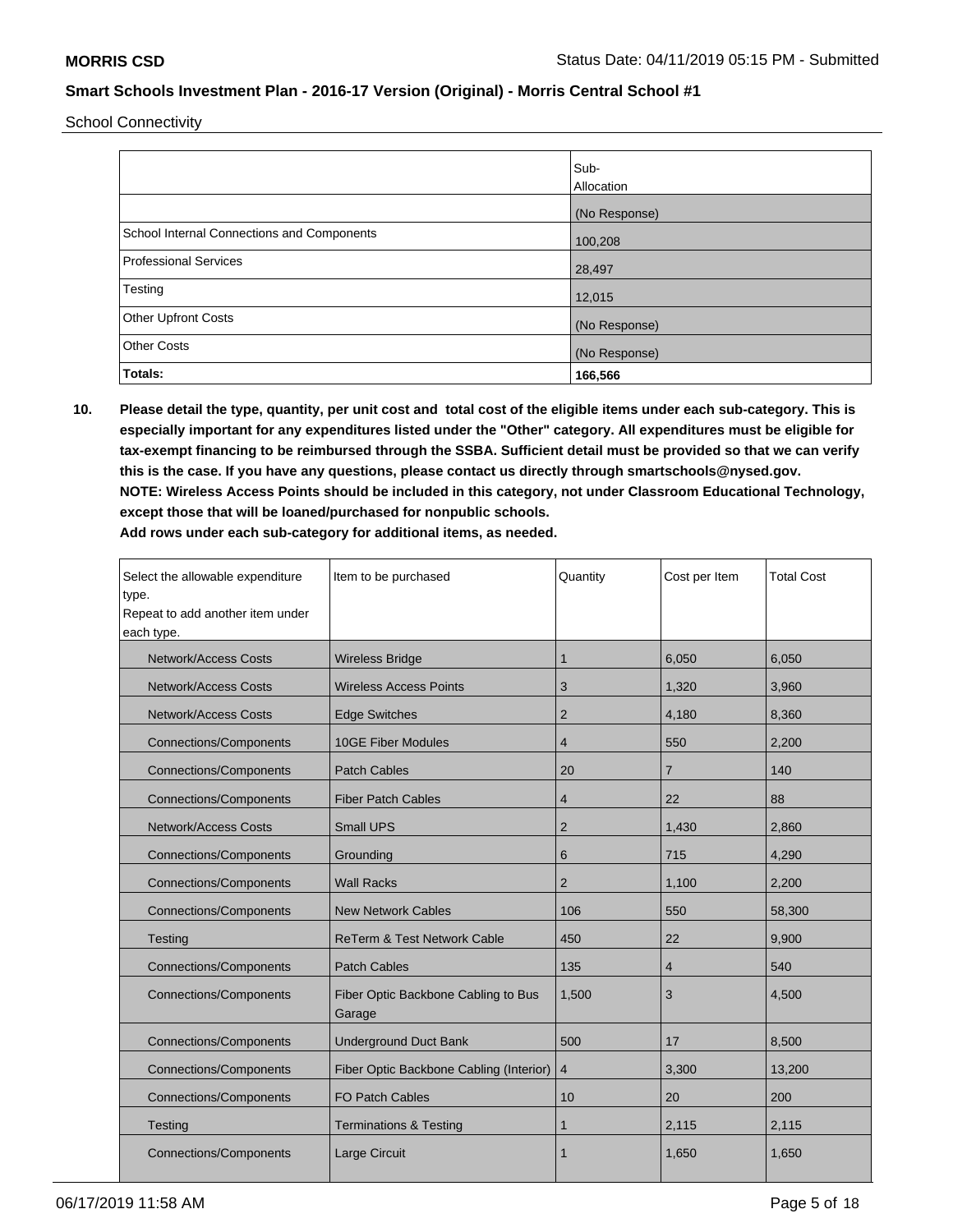School Connectivity

| Select the allowable expenditure<br>type. | Item to be purchased                 | Quantity | Cost per Item | <b>Total Cost</b> |
|-------------------------------------------|--------------------------------------|----------|---------------|-------------------|
| Repeat to add another item under          |                                      |          |               |                   |
| each type.                                |                                      |          |               |                   |
| <b>Connections/Components</b>             | l Medium Circuit                     |          | 1,375         | 2,750             |
| <b>Connections/Components</b>             | <b>Small Circuit</b>                 | 2        | 825           | 1,650             |
| Network/Access Costs                      | Installation/Integration of Wireless |          | 3,908         | 3,908             |
| Network/Access Costs                      | <b>Integration Services</b>          |          | 573           | 573               |
| Network/Access Costs                      | Installation                         |          | 135           | 135               |
| <b>Professional Services</b>              | Consultation                         |          | 28,497        | 28,497            |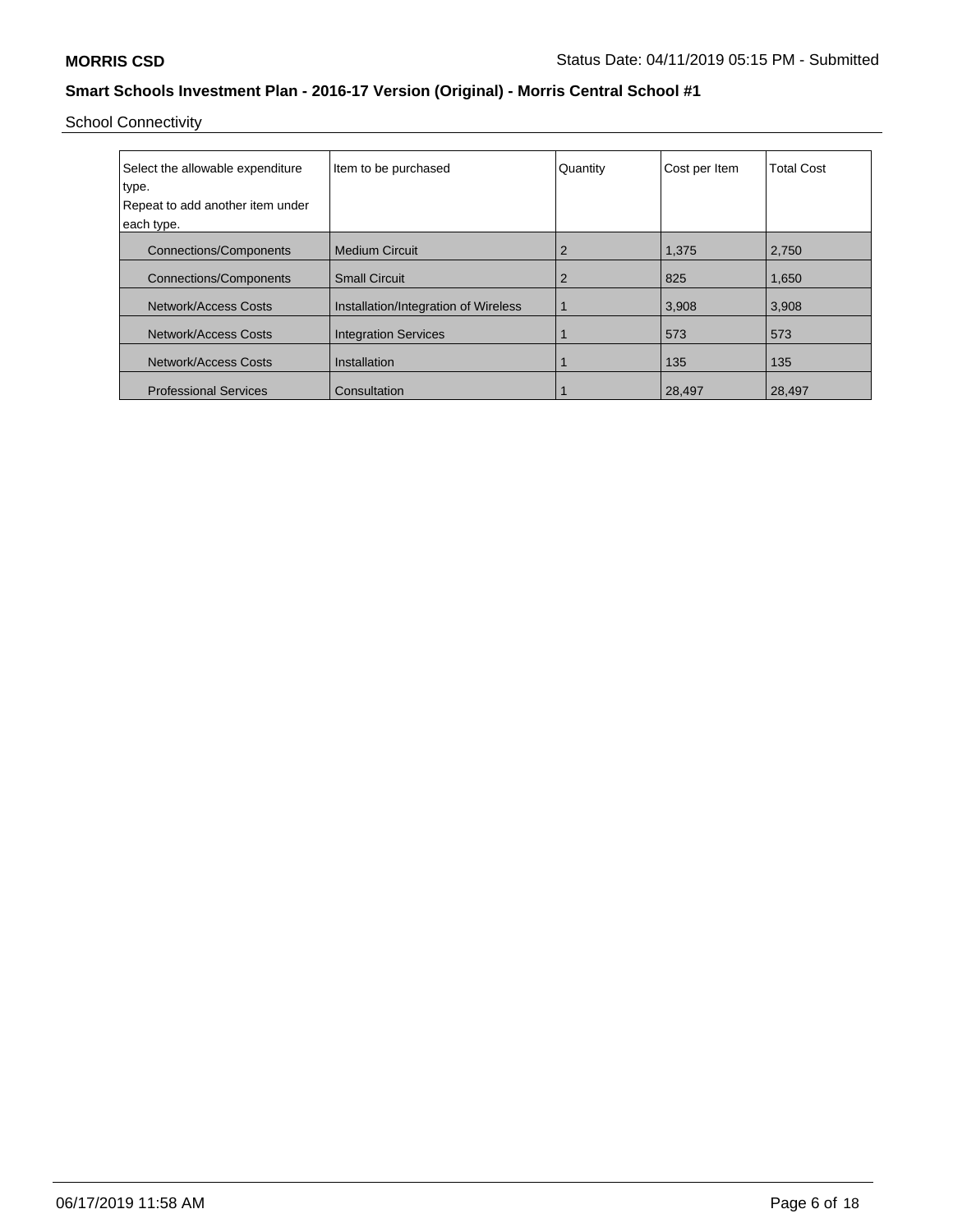Community Connectivity (Broadband and Wireless)

**1. Describe how you intend to use Smart Schools Bond Act funds for high-speed broadband and/or wireless connectivity projects in the community.**

(No Response)

**2. Please describe how the proposed project(s) will promote student achievement and increase student and/or staff access to the Internet in a manner that enhances student learning and/or instruction outside of the school day and/or school building.**

(No Response)

**3. Community connectivity projects must comply with all the necessary local building codes and regulations (building and related permits are not required prior to plan submission).**

 $\Box$  I certify that we will comply with all the necessary local building codes and regulations.

**4. Please describe the physical location of the proposed investment.**

(No Response)

**5. Please provide the initial list of partners participating in the Community Connectivity Broadband Project, along with their Federal Tax Identification (Employer Identification) number.**

| <b>Project Partners</b> | Federal ID#   |
|-------------------------|---------------|
| (No Response)           | (No Response) |

**6. If you are submitting an allocation for Community Connectivity, complete this table.**

**Note that the calculated Total at the bottom of the table must equal the Total allocation for this category that you entered in the SSIP Overview overall budget.**

|                                    | Sub-Allocation |
|------------------------------------|----------------|
| Network/Access Costs               | (No Response)  |
| <b>Outside Plant Costs</b>         | (No Response)  |
| <b>Tower Costs</b>                 | (No Response)  |
| <b>Customer Premises Equipment</b> | (No Response)  |
| <b>Professional Services</b>       | (No Response)  |
| Testing                            | (No Response)  |
| <b>Other Upfront Costs</b>         | (No Response)  |
| <b>Other Costs</b>                 | (No Response)  |
| Totals:                            | 0              |

**7. Please detail the type, quantity, per unit cost and total cost of the eligible items under each sub-category. This is especially important for any expenditures listed under the "Other" category. All expenditures must be capital-bond eligible to be reimbursed through the SSBA. If you have any questions, please contact us directly through smartschools@nysed.gov.**

| Select the allowable expenditure | Item to be purchased | Quantity      | Cost per Item | <b>Total Cost</b> |
|----------------------------------|----------------------|---------------|---------------|-------------------|
| type.                            |                      |               |               |                   |
| Repeat to add another item under |                      |               |               |                   |
| each type.                       |                      |               |               |                   |
| (No Response)                    | (No Response)        | (No Response) | (No Response) | (No Response)     |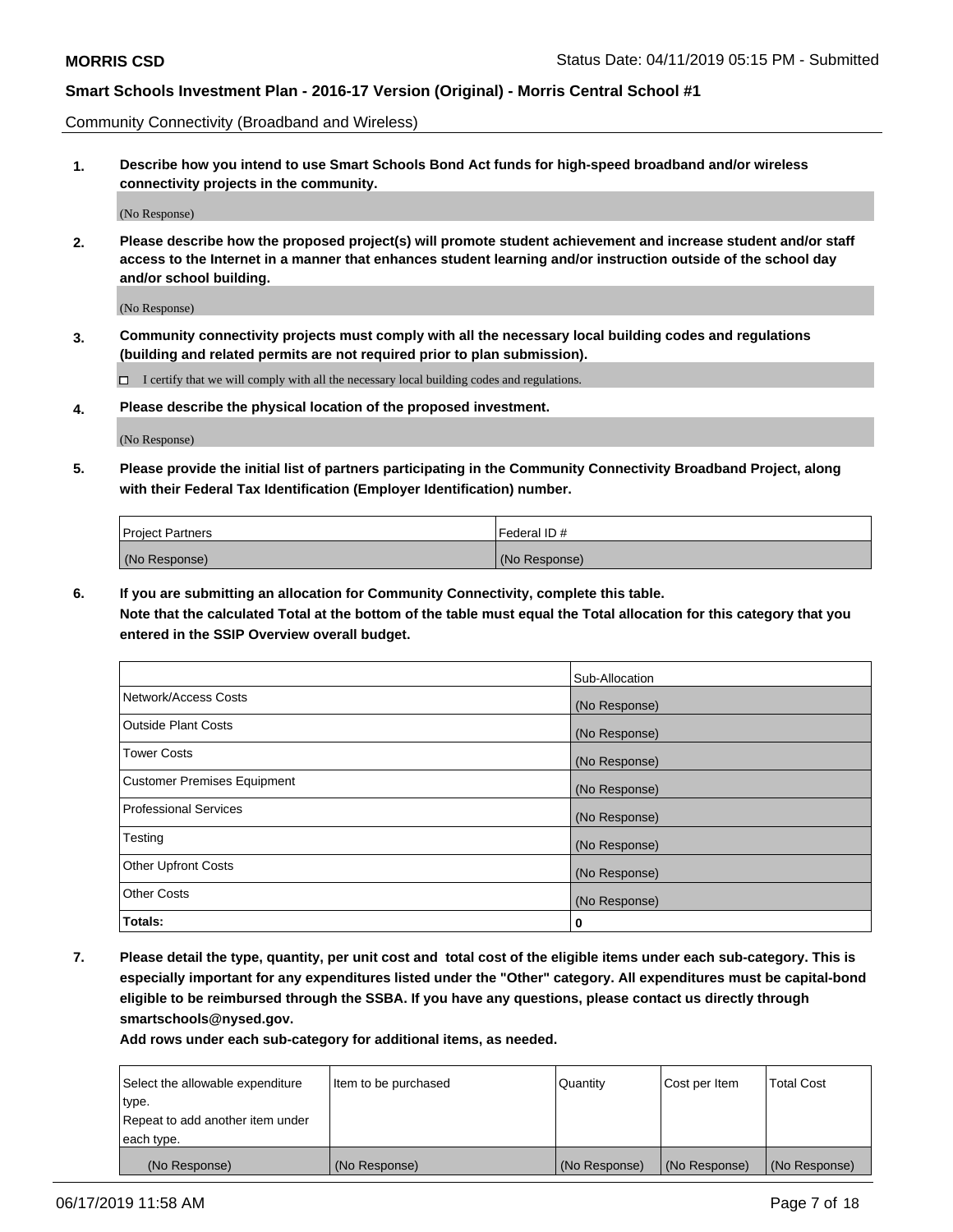### Classroom Learning Technology

**1. In order for students and faculty to receive the maximum benefit from the technology made available under the Smart Schools Bond Act, their school buildings must possess sufficient connectivity infrastructure to ensure that devices can be used during the school day. Smart Schools Investment Plans must demonstrate that sufficient infrastructure that meets the Federal Communications Commission's 100 Mbps per 1,000 students standard currently exists in the buildings where new devices will be deployed, or is a planned use of a portion of Smart Schools Bond Act funds, or is under development through another funding source. Smart Schools Bond Act funds used for technology infrastructure or classroom technology investments must increase the number of school buildings that meet or exceed the minimum speed standard of 100 Mbps per 1,000 students and staff within 12 months. This standard may be met on either a contracted 24/7 firm service or a**

- **"burstable" capability. If the standard is met under the burstable criteria, it must be:**
- **1. Specifically codified in a service contract with a provider, and**

**2. Guaranteed to be available to all students and devices as needed, particularly during periods of high demand, such as computer-based testing (CBT) periods.**

**Please describe how your district already meets or is planning to meet this standard within 12 months of plan submission.**

(No Response)

- **1a. If a district believes that it will be impossible to meet this standard within 12 months, it may apply for a waiver of this requirement, as described on the Smart Schools website. The waiver must be filed and approved by SED prior to submitting this survey.**
	- By checking this box, you are certifying that the school district has an approved waiver of this requirement on file with the New York State Education Department.

#### **2. Connectivity Speed Calculator (Required)**

|                         | l Number of<br>Students | Multiply by<br>100 Kbps | to Convert to<br>Required<br>Speed in Mb | Divide by 1000 Current Speed Expected<br>l in Mb | Speed to be<br>Attained Within Required<br>12 Months | Expected Date<br>When<br>Speed Will be<br>Met |
|-------------------------|-------------------------|-------------------------|------------------------------------------|--------------------------------------------------|------------------------------------------------------|-----------------------------------------------|
| <b>Calculated Speed</b> | (No<br>Response)        | (No Response)           | (No<br>Response)                         | (No<br>Response)                                 | (No<br>Response)                                     | (No<br>Response)                              |

**3. If the district wishes to have students and staff access the Internet from wireless devices within the school building, or in close proximity to it, it must first ensure that it has a robust Wi-Fi network in place that has sufficient bandwidth to meet user demand.**

**Please describe how you have quantified this demand and how you plan to meet this demand.**

(No Response)

**4. All New York State public school districts are required to complete and submit an Instructional Technology Plan survey to the New York State Education Department in compliance with Section 753 of the Education Law and per Part 100.12 of the Commissioner's Regulations.**

**Districts that include educational technology purchases as part of their Smart Schools Investment Plan must have a submitted and approved Instructional Technology Plan survey on file with the New York State Education Department.**

- $\Box$  By checking this box, you are certifying that the school district has an approved Instructional Technology Plan survey on file with the New York State Education Department.
- **5. Describe the devices you intend to purchase and their compatibility with existing or planned platforms or systems. Specifically address the adequacy of each facility's electrical, HVAC and other infrastructure necessary to install and support the operation of the planned technology.**

(No Response)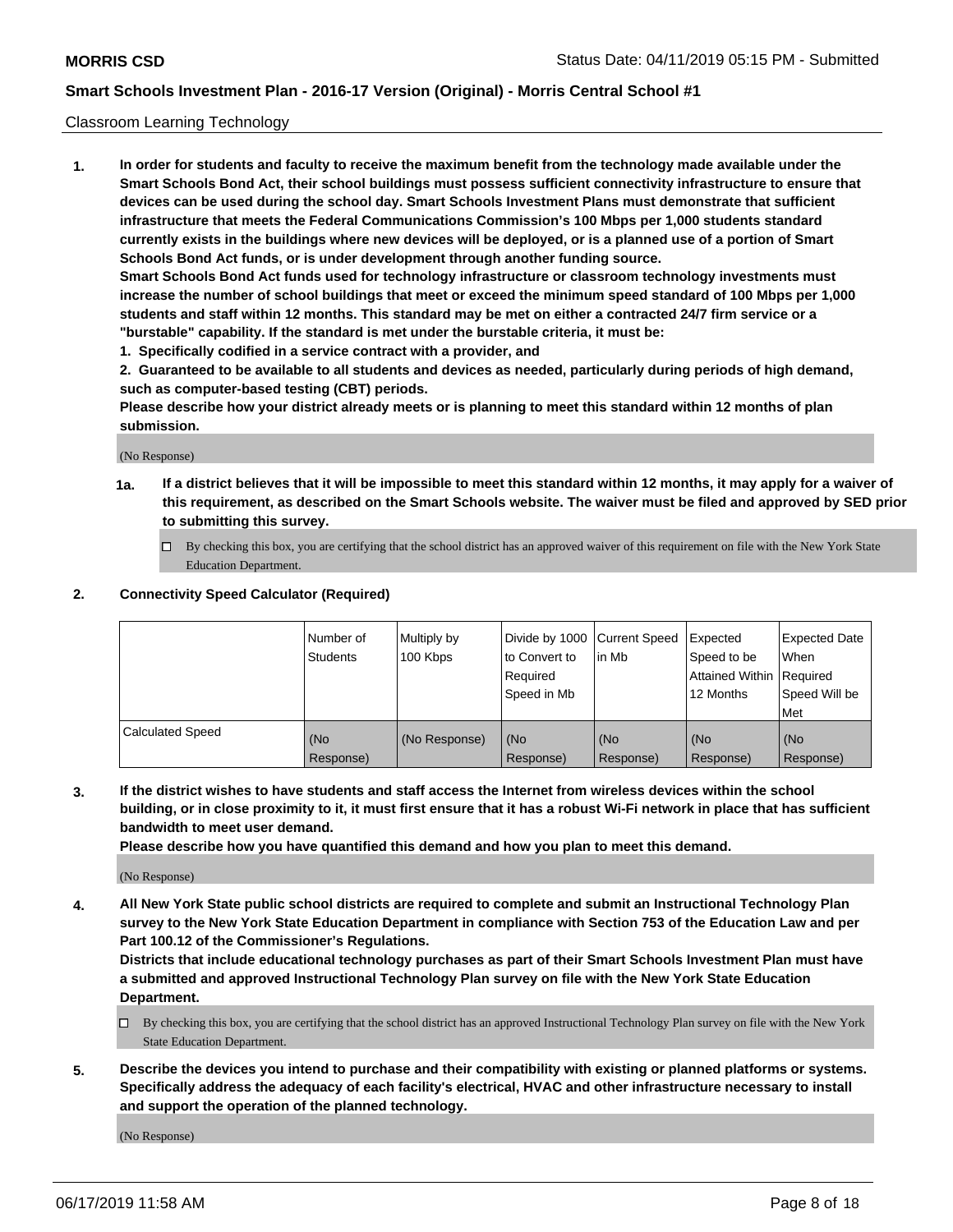#### Classroom Learning Technology

- **6. Describe how the proposed technology purchases will:**
	- **> enhance differentiated instruction;**
	- **> expand student learning inside and outside the classroom;**
	- **> benefit students with disabilities and English language learners; and**
	- **> contribute to the reduction of other learning gaps that have been identified within the district.**

**The expectation is that districts will place a priority on addressing the needs of students who struggle to succeed in a rigorous curriculum. Responses in this section should specifically address this concern and align with the district's Instructional Technology Plan (in particular Question 2 of E. Curriculum and Instruction: "Does the district's instructional technology plan address the needs of students with disabilities to ensure equitable access to instruction, materials and assessments?" and Question 3 of the same section: "Does the district's instructional technology plan address the provision of assistive technology specifically for students with disabilities to ensure access to and participation in the general curriculum?"**

(No Response)

**7. Where appropriate, describe how the proposed technology purchases will enhance ongoing communication with parents and other stakeholders and help the district facilitate technology-based regional partnerships, including distance learning and other efforts.**

(No Response)

**8. Describe the district's plan to provide professional development to ensure that administrators, teachers and staff can employ the technology purchased to enhance instruction successfully.**

**Note: This response should be aligned and expanded upon in accordance with your district's response to Question 1 of F. Professional Development of your Instructional Technology Plan: "Please provide a summary of professional development offered to teachers and staff, for the time period covered by this plan, to support technology to enhance teaching and learning. Please include topics, audience and method of delivery within your summary."**

(No Response)

- **9. Districts must contact the SUNY/CUNY teacher preparation program that supplies the largest number of the district's new teachers to request advice on innovative uses and best practices at the intersection of pedagogy and educational technology.**
	- By checking this box, you certify that you have contacted the SUNY/CUNY teacher preparation program that supplies the largest number of your new teachers to request advice on these issues.
	- **9a. Please enter the name of the SUNY or CUNY Institution that you contacted.**

(No Response)

**9b. Enter the primary Institution phone number.**

(No Response)

**9c. Enter the name of the contact person with whom you consulted and/or will be collaborating with on innovative uses of technology and best practices.**

(No Response)

**10. A district whose Smart Schools Investment Plan proposes the purchase of technology devices and other hardware must account for nonpublic schools in the district.**

**Are there nonpublic schools within your school district?**

Yes

**Ø** No

**11. Nonpublic Classroom Technology Loan Calculator**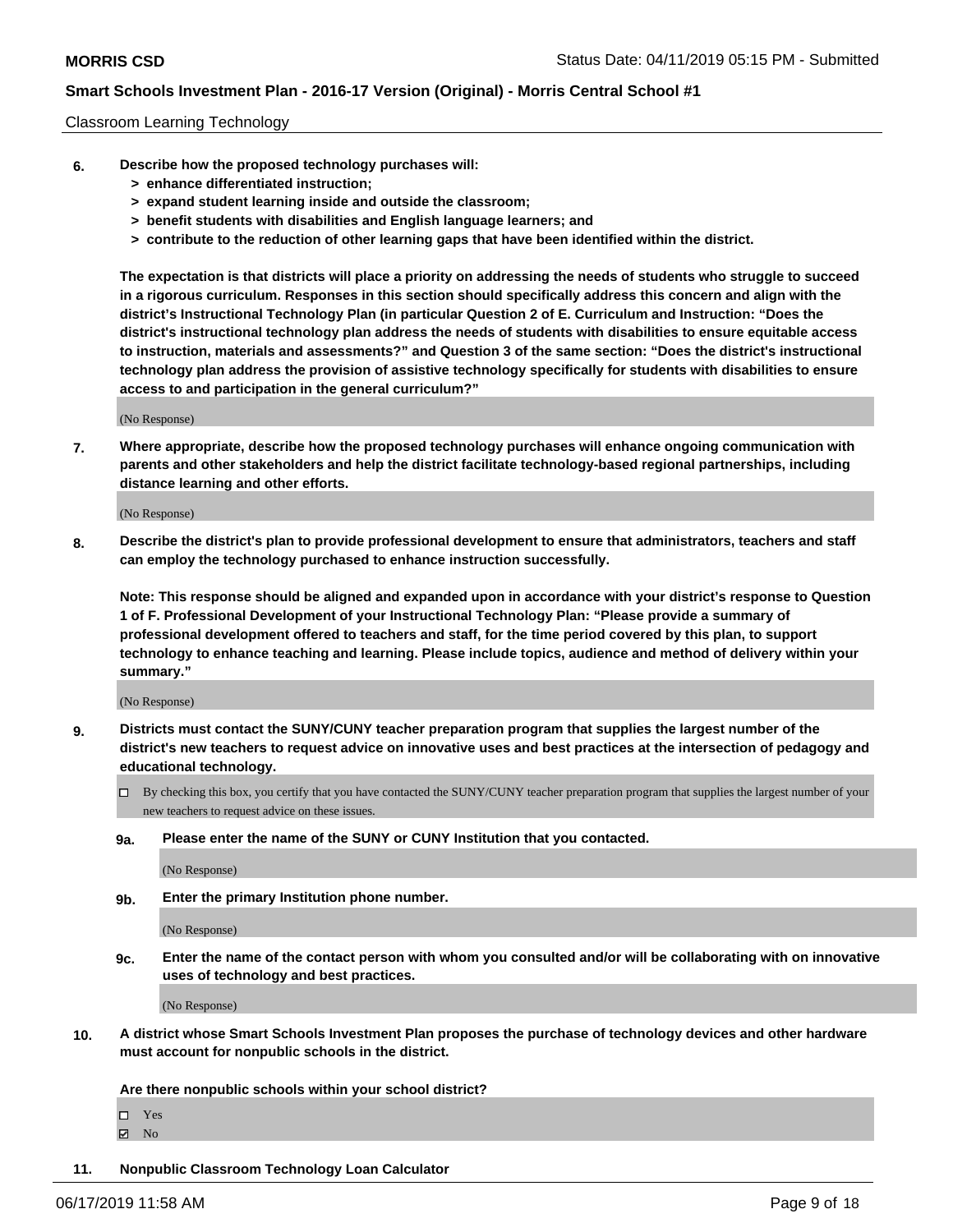### Classroom Learning Technology

**The Smart Schools Bond Act provides that any Classroom Learning Technology purchases made using Smart Schools funds shall be lent, upon request, to nonpublic schools in the district. However, no school district shall be required to loan technology in amounts greater than the total obtained and spent on technology pursuant to the Smart Schools Bond Act and the value of such loan may not exceed the total of \$250 multiplied by the nonpublic school enrollment in the base year at the time of enactment. See:**

**http://www.p12.nysed.gov/mgtserv/smart\_schools/docs/Smart\_Schools\_Bond\_Act\_Guidance\_04.27.15\_Final.pdf.**

|                                       | 1. Classroom<br>Technology<br>Sub-allocation | 2. Public<br>l Enrollment<br>$(2014-15)$ | l 3. Nonpublic<br>l Enrollment<br>$(2014 - 15)$ | l 4. Sum of<br>Public and<br>l Nonpublic<br>Enrollment                                        | 15. Total Per<br>Pupil Sub-<br>l allocation | l 6. Total<br>Nonpublic Loan<br>Amount |
|---------------------------------------|----------------------------------------------|------------------------------------------|-------------------------------------------------|-----------------------------------------------------------------------------------------------|---------------------------------------------|----------------------------------------|
| Calculated Nonpublic Loan<br>l Amount |                                              |                                          |                                                 | (No Response)   (No Response)   (No Response)   (No Response)   (No Response)   (No Response) |                                             |                                        |

**12. To ensure the sustainability of technology purchases made with Smart Schools funds, districts must demonstrate a long-term plan to maintain and replace technology purchases supported by Smart Schools Bond Act funds. This sustainability plan shall demonstrate a district's capacity to support recurring costs of use that are ineligible for Smart Schools Bond Act funding such as device maintenance, technical support, Internet and wireless fees, maintenance of hotspots, staff professional development, building maintenance and the replacement of incidental items. Further, such a sustainability plan shall include a long-term plan for the replacement of purchased devices and equipment at the end of their useful life with other funding sources.**

 $\Box$  By checking this box, you certify that the district has a sustainability plan as described above.

**13. Districts must ensure that devices purchased with Smart Schools Bond funds will be distributed, prepared for use, maintained and supported appropriately. Districts must maintain detailed device inventories in accordance with generally accepted accounting principles.**

By checking this box, you certify that the district has a distribution and inventory management plan and system in place.

**14. If you are submitting an allocation for Classroom Learning Technology complete this table. Note that the calculated Total at the bottom of the table must equal the Total allocation for this category that you entered in the SSIP Overview overall budget.**

|                          | Sub-Allocation |
|--------------------------|----------------|
| Interactive Whiteboards  | (No Response)  |
| <b>Computer Servers</b>  | (No Response)  |
| <b>Desktop Computers</b> | (No Response)  |
| <b>Laptop Computers</b>  | (No Response)  |
| <b>Tablet Computers</b>  | (No Response)  |
| <b>Other Costs</b>       | (No Response)  |
| Totals:                  | 0              |

**15. Please detail the type, quantity, per unit cost and total cost of the eligible items under each sub-category. This is especially important for any expenditures listed under the "Other" category. All expenditures must be capital-bond eligible to be reimbursed through the SSBA. If you have any questions, please contact us directly through smartschools@nysed.gov.**

**Please specify in the "Item to be Purchased" field which specific expenditures and items are planned to meet the district's nonpublic loan requirement, if applicable.**

**NOTE: Wireless Access Points that will be loaned/purchased for nonpublic schools should ONLY be included in this category, not under School Connectivity, where public school districts would list them.**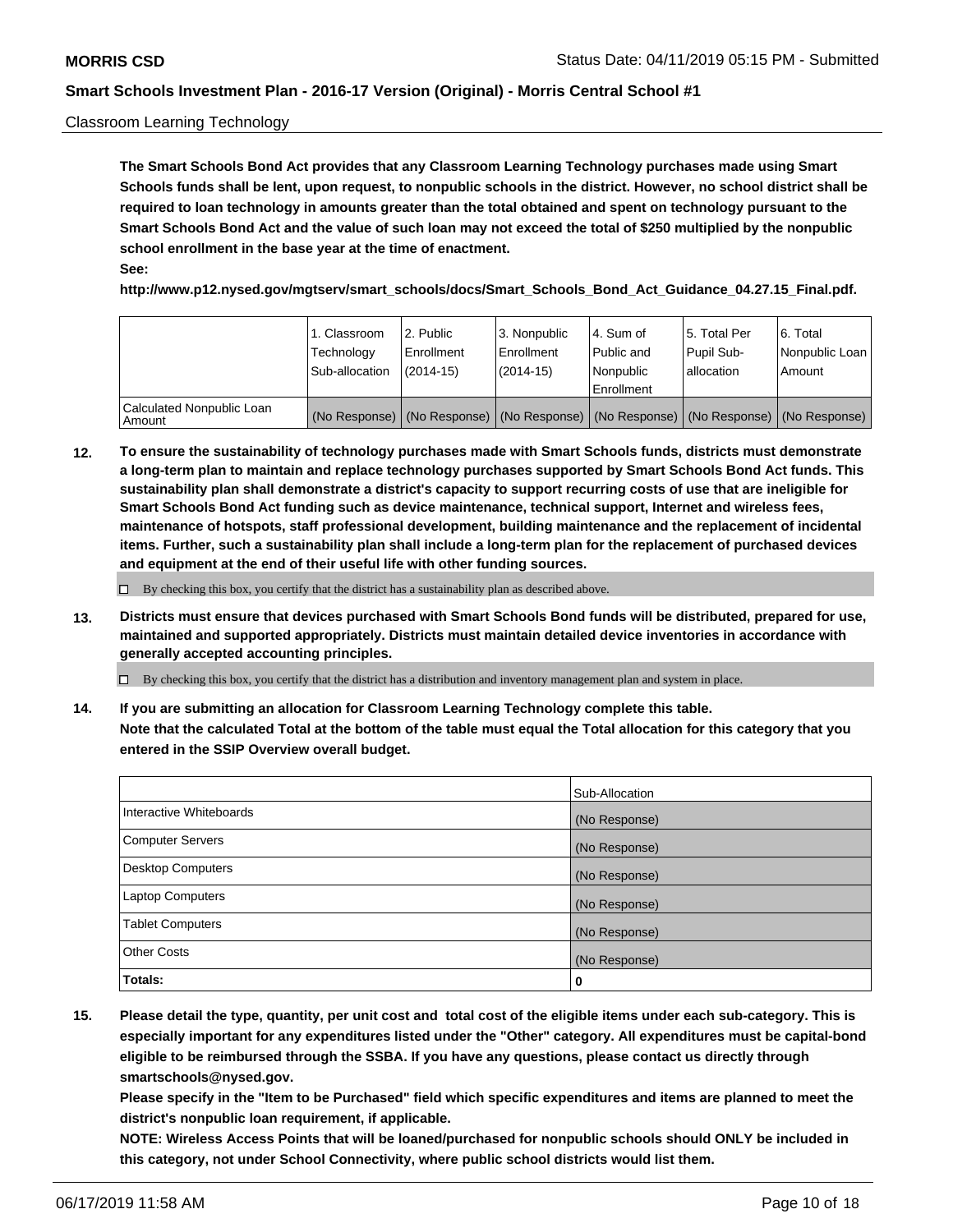Classroom Learning Technology

| Select the allowable expenditure | Iltem to be Purchased | Quantity      | Cost per Item | <b>Total Cost</b> |
|----------------------------------|-----------------------|---------------|---------------|-------------------|
| type.                            |                       |               |               |                   |
| Repeat to add another item under |                       |               |               |                   |
| each type.                       |                       |               |               |                   |
| (No Response)                    | (No Response)         | (No Response) | (No Response) | (No Response)     |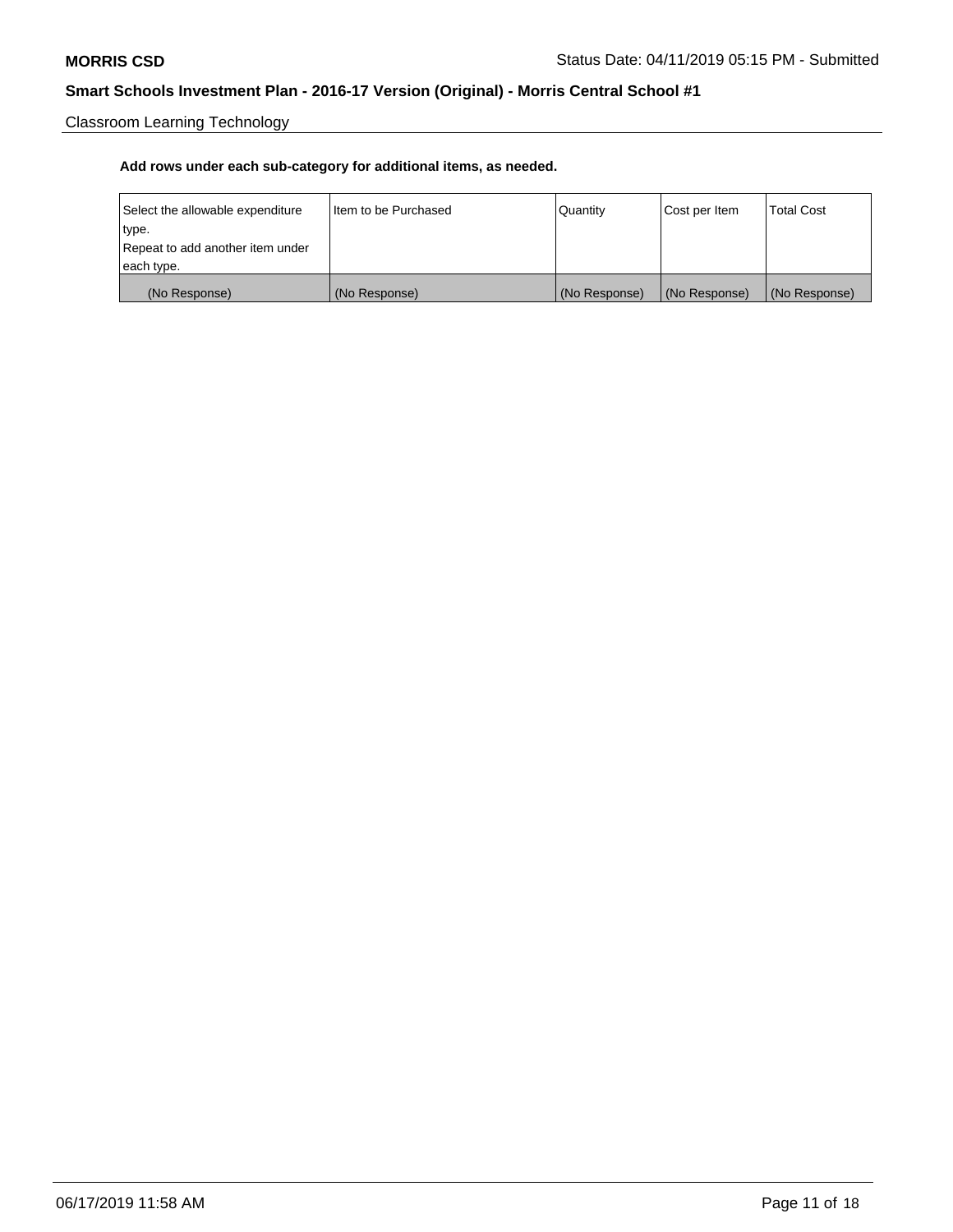#### Pre-Kindergarten Classrooms

**1. Provide information regarding how and where the district is currently serving pre-kindergarten students and justify the need for additional space with enrollment projections over 3 years.**

(No Response)

- **2. Describe the district's plan to construct, enhance or modernize education facilities to accommodate prekindergarten programs. Such plans must include:**
	- **Specific descriptions of what the district intends to do to each space;**
	- **An affirmation that pre-kindergarten classrooms will contain a minimum of 900 square feet per classroom;**
	- **The number of classrooms involved;**
	- **The approximate construction costs per classroom; and**
	- **Confirmation that the space is district-owned or has a long-term lease that exceeds the probable useful life of the improvements.**

(No Response)

**3. Smart Schools Bond Act funds may only be used for capital construction costs. Describe the type and amount of additional funds that will be required to support ineligible ongoing costs (e.g. instruction, supplies) associated with any additional pre-kindergarten classrooms that the district plans to add.**

(No Response)

**4. All plans and specifications for the erection, repair, enlargement or remodeling of school buildings in any public school district in the State must be reviewed and approved by the Commissioner. Districts that plan capital projects using their Smart Schools Bond Act funds will undergo a Preliminary Review Process by the Office of Facilities Planning.**

**Please indicate on a separate row each project number given to you by the Office of Facilities Planning.**

| Project Number |  |
|----------------|--|
| (No Response)  |  |
|                |  |

**5. If you have made an allocation for Pre-Kindergarten Classrooms, complete this table.**

**Note that the calculated Total at the bottom of the table must equal the Total allocation for this category that you entered in the SSIP Overview overall budget.**

|                                          | Sub-Allocation |
|------------------------------------------|----------------|
| Construct Pre-K Classrooms               | (No Response)  |
| Enhance/Modernize Educational Facilities | (No Response)  |
| <b>Other Costs</b>                       | (No Response)  |
| Totals:                                  | 0              |

**6. Please detail the type, quantity, per unit cost and total cost of the eligible items under each sub-category. This is especially important for any expenditures listed under the "Other" category. All expenditures must be capital-bond eligible to be reimbursed through the SSBA. If you have any questions, please contact us directly through smartschools@nysed.gov.**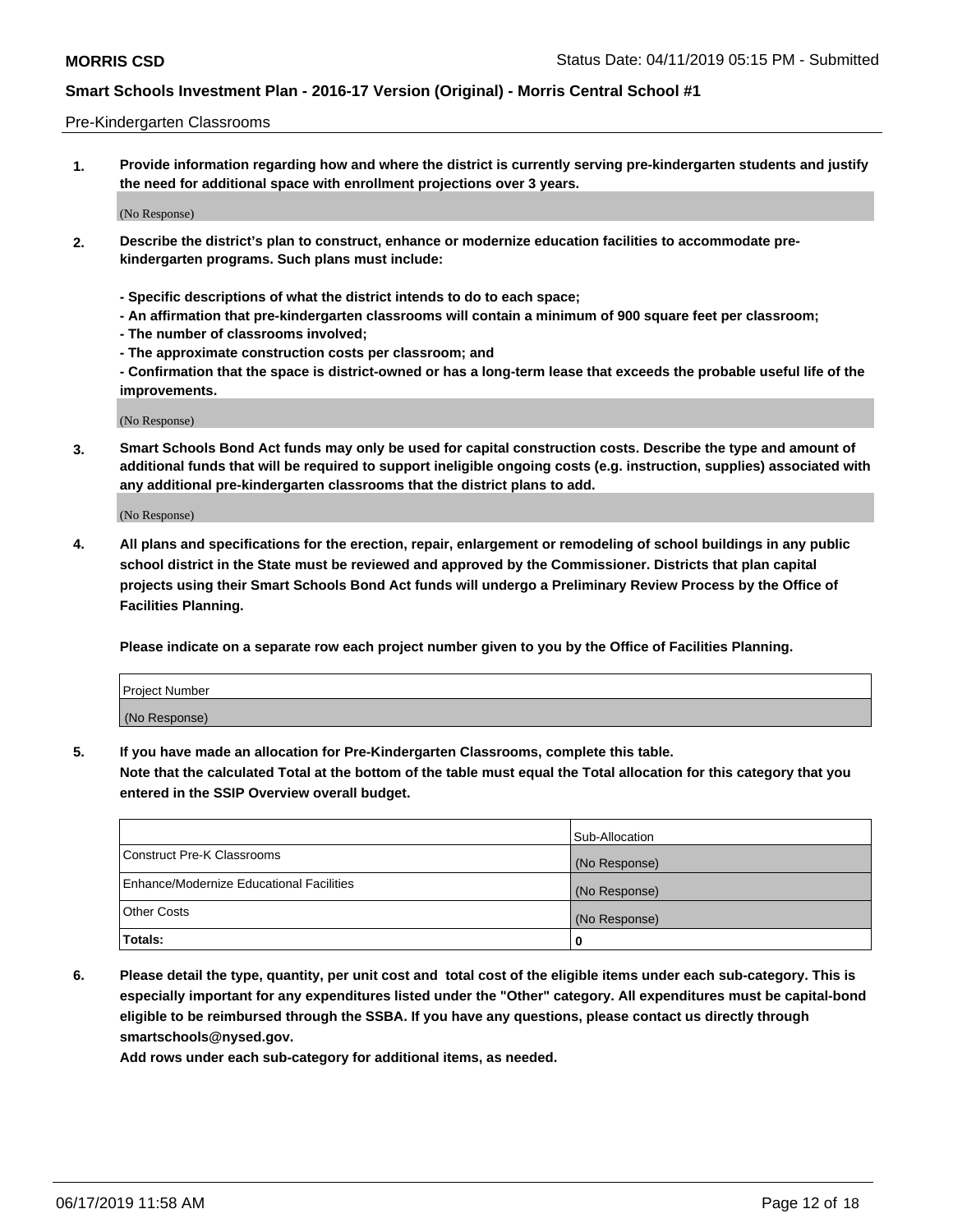Pre-Kindergarten Classrooms

| Select the allowable expenditure | Item to be purchased | Quantity      | Cost per Item | <b>Total Cost</b> |
|----------------------------------|----------------------|---------------|---------------|-------------------|
| type.                            |                      |               |               |                   |
| Repeat to add another item under |                      |               |               |                   |
| each type.                       |                      |               |               |                   |
| (No Response)                    | (No Response)        | (No Response) | (No Response) | (No Response)     |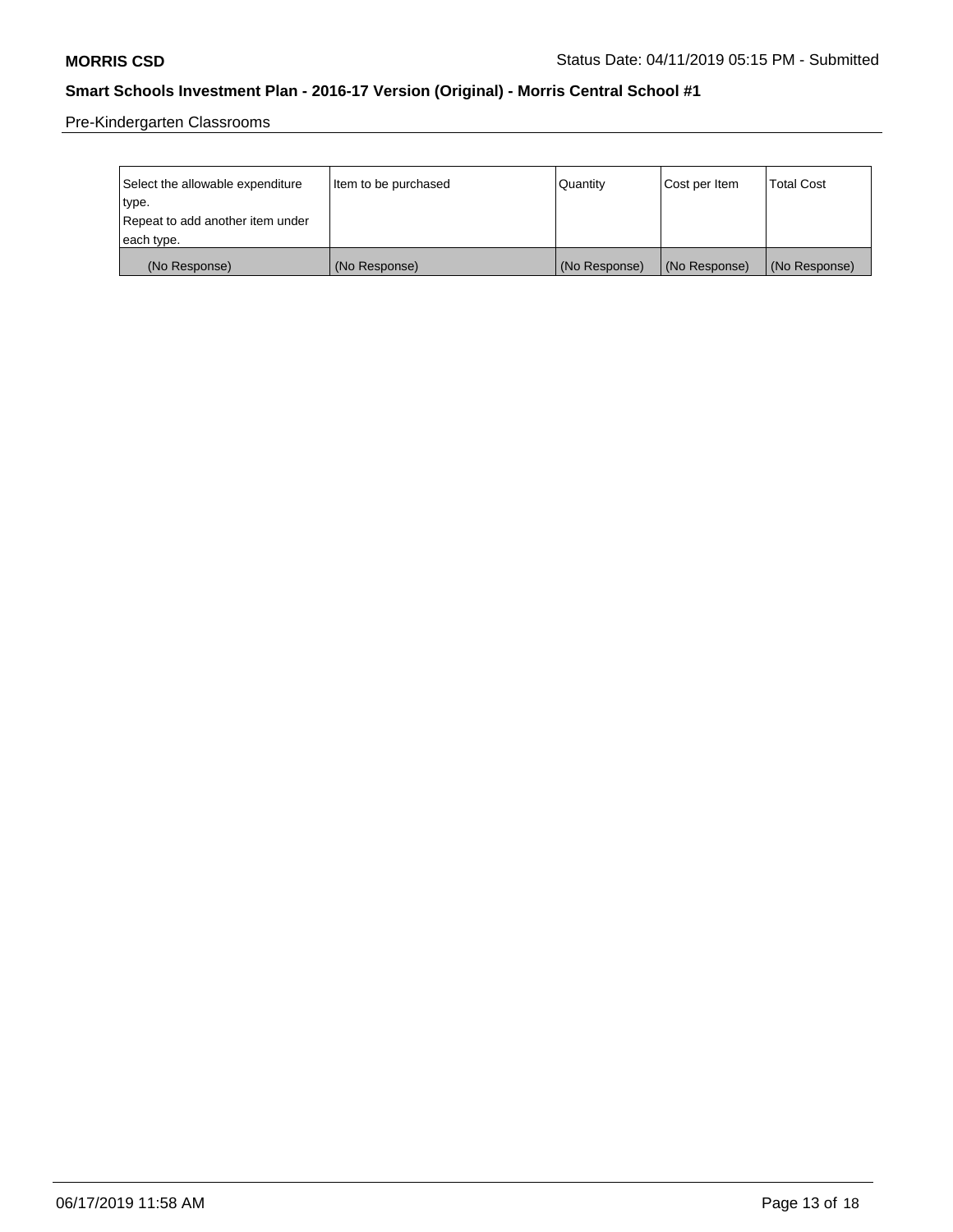Replace Transportable Classrooms

**1. Describe the district's plan to construct, enhance or modernize education facilities to provide high-quality instructional space by replacing transportable classrooms.**

(No Response)

**2. All plans and specifications for the erection, repair, enlargement or remodeling of school buildings in any public school district in the State must be reviewed and approved by the Commissioner. Districts that plan capital projects using their Smart Schools Bond Act funds will undergo a Preliminary Review Process by the Office of Facilities Planning.**

**Please indicate on a separate row each project number given to you by the Office of Facilities Planning.**

| Project Number |  |
|----------------|--|
|                |  |
| (No Response)  |  |

**3. For large projects that seek to blend Smart Schools Bond Act dollars with other funds, please note that Smart Schools Bond Act funds can be allocated on a pro rata basis depending on the number of new classrooms built that directly replace transportable classroom units.**

**If a district seeks to blend Smart Schools Bond Act dollars with other funds describe below what other funds are being used and what portion of the money will be Smart Schools Bond Act funds.**

(No Response)

**4. If you have made an allocation for Replace Transportable Classrooms, complete this table. Note that the calculated Total at the bottom of the table must equal the Total allocation for this category that you entered in the SSIP Overview overall budget.**

|                                                | Sub-Allocation |
|------------------------------------------------|----------------|
| Construct New Instructional Space              | (No Response)  |
| Enhance/Modernize Existing Instructional Space | (No Response)  |
| <b>Other Costs</b>                             | (No Response)  |
| Totals:                                        | 0              |

**5. Please detail the type, quantity, per unit cost and total cost of the eligible items under each sub-category. This is especially important for any expenditures listed under the "Other" category. All expenditures must be capital-bond eligible to be reimbursed through the SSBA. If you have any questions, please contact us directly through smartschools@nysed.gov.**

| Select the allowable expenditure | Item to be purchased | l Quantitv    | Cost per Item | <b>Total Cost</b> |
|----------------------------------|----------------------|---------------|---------------|-------------------|
| type.                            |                      |               |               |                   |
| Repeat to add another item under |                      |               |               |                   |
| each type.                       |                      |               |               |                   |
| (No Response)                    | (No Response)        | (No Response) | (No Response) | (No Response)     |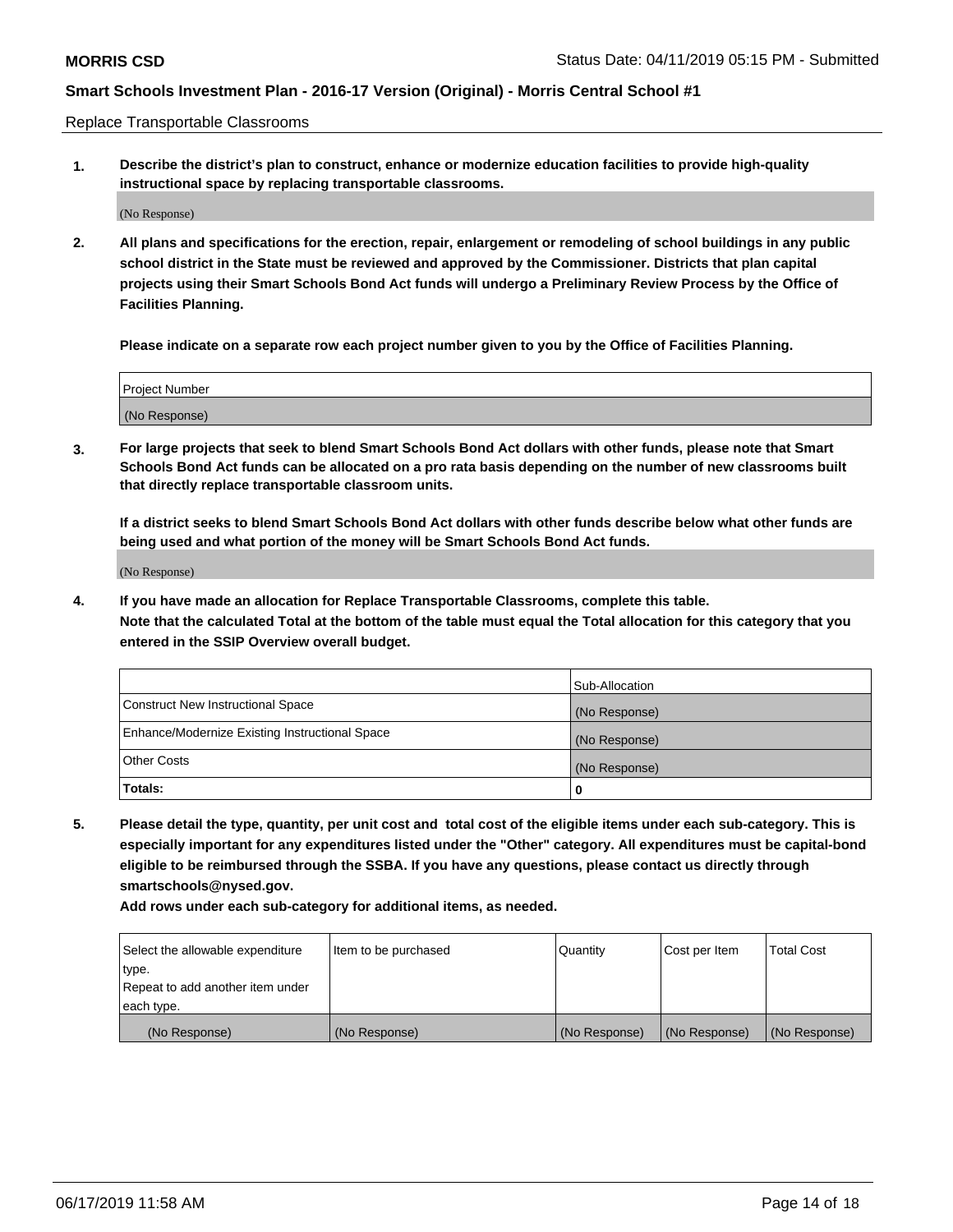#### High-Tech Security Features

### **1. Describe how you intend to use Smart Schools Bond Act funds to install high-tech security features in school buildings and on school campuses.**

As part of the District's 2015 Building Condition Survey, we had a security audit also completed. The audit pointed out a variety of issues and concerns with the security of the district and made several recommendations. As part of our Smart Schools Bond Act Plan, we intend to address most of these recommendations. Those recommendations include:

1. An upgrade to our video surveillance system- We currently have a video system that is analog and has a capacity to cover limited areas within and outside of our buildings. It is recommended that we upgrade the system to digital and we add additional cameras around the school building as well as the bus garage.

2. Upgrade visitor's entrance and sign-in system- Currently, a person is "buzzed" into the building and signs in with an aide who is sitting in the open at a desk. The recommendation is that we install another set of locked doors that the aide will unlock after the person signs in and states his/her purpose. We also plan on building a secure kiosk for the aide and to implement a sign-in system where the person's background is checked prior to entering the school.

3. Additional door access controls- To allow school personnel and emergency staff quicker entrance in case of an emergency, it is recommended that we provide additional areas that we have the keyless entry systems.

4. Enhancements to the lock-down, lock-out procedures- As stated above, we currently are able to call a lock-down or lock-out from one phone in the building. This needs to be addressed. It has also been recommended that we have emergency buttons in each classroom that a teacher would be able to use in case of emergency to notify the office in case of an emergency.

5. Night and Site Lighting- There are areas in the school building that do not have very limited lighting at night time. There are certain places that you are unable to see a few feet in front of you. Also, some of the lights outside of the building are not working and there are certain areas in the district that have very limited lighting and could pose a safety issue. The recommendation is to install night lighting in certain parts of the building as well as to replace and/or install lighting outside of the district buildings to provide a more secure campus.

**2. All plans and specifications for the erection, repair, enlargement or remodeling of school buildings in any public school district in the State must be reviewed and approved by the Commissioner. Districts that plan capital projects using their Smart Schools Bond Act funds will undergo a Preliminary Review Process by the Office of Facilities Planning.** 

**Please indicate on a separate row each project number given to you by the Office of Facilities Planning.**

| Project Number        |  |
|-----------------------|--|
| 47-12-01-04-7-999-001 |  |

#### **3. Was your project deemed eligible for streamlined Review?**

| LТ | Y es |
|----|------|
| 罓  | Nο   |

### **4. Include the name and license number of the architect or engineer of record.**

| Name                                    | License Number |
|-----------------------------------------|----------------|
| Scott Duell- BCA Architects & Engineers | 22982          |

**5. If you have made an allocation for High-Tech Security Features, complete this table.**

**Note that the calculated Total at the bottom of the table must equal the Total allocation for this category that you entered in the SSIP Overview overall budget.**

|                                                      | Sub-Allocation |
|------------------------------------------------------|----------------|
| Capital-Intensive Security Project (Standard Review) | 47.546         |
| Electronic Security System                           | 129.290        |
| <b>Entry Control System</b>                          | 94.327         |
| Approved Door Hardening Project                      |                |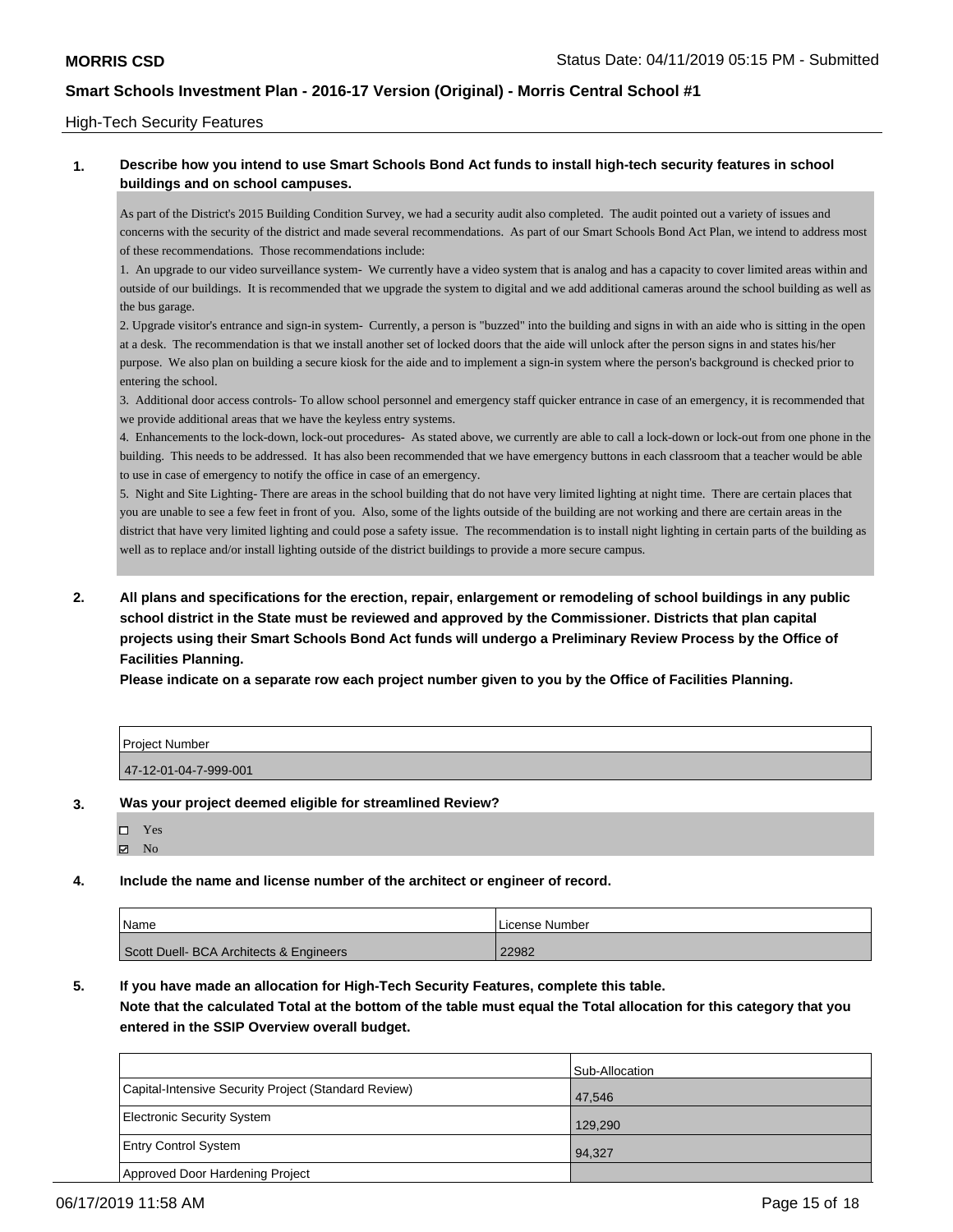High-Tech Security Features

|                    | Sub-Allocation |  |
|--------------------|----------------|--|
|                    |                |  |
| <b>Other Costs</b> |                |  |
| Totals:            | 271,163        |  |

**6. Please detail the type, quantity, per unit cost and total cost of the eligible items under each sub-category. This is especially important for any expenditures listed under the "Other" category. All expenditures must be capital-bond eligible to be reimbursed through the SSBA. If you have any questions, please contact us directly through smartschools@nysed.gov.**

| Select the allowable expenditure<br>type.<br>Repeat to add another item under<br>each type. | Item to be purchased                                                   | Quantity | Cost per Item | <b>Total Cost</b> |
|---------------------------------------------------------------------------------------------|------------------------------------------------------------------------|----------|---------------|-------------------|
| <b>Electronic Security System</b>                                                           | <b>Servers</b>                                                         | 1.00     | 20,213        | 20,213            |
| <b>Electronic Security System</b>                                                           | <b>Interior Cameras</b>                                                | 45.00    | 1,213         | 54,574            |
| <b>Electronic Security System</b>                                                           | <b>Exterior Cameras</b>                                                | 15.00    | 2,021         | 30,319            |
| <b>Electronic Security System</b>                                                           | Long Range Exterior Cameras                                            | 2.00     | 2,021         | 4,043             |
| <b>Electronic Security System</b>                                                           | Cabling                                                                | 10.00    | 606           | 6,064             |
| <b>Electronic Security System</b>                                                           | <b>Hi-Mounts</b>                                                       | 3.00     | 270           | 809               |
| <b>Electronic Security System</b>                                                           | <b>Patch Cables</b>                                                    | 124.00   | 9             | 1,170             |
| <b>Entry Control System</b>                                                                 | Panic Button & Wiring                                                  | 4.00     | 404           | 1,617             |
| <b>Entry Control System</b>                                                                 | Sound System Rauland TCU EM<br><b>Modules</b>                          | 1.00     | 13,475        | 13,475            |
| <b>Entry Control System</b>                                                                 | <b>Telecom Room Control Panels</b>                                     | 6.00     | 2,021         | 12,128            |
| <b>Entry Control System</b>                                                                 | Blue Lights & Wiring (Interior)                                        | 40.00    | 472           | 18,865            |
| <b>Entry Control System</b>                                                                 | Blue Lights & Wiring (Exterior)                                        | 12.00    | 674           | 8,085             |
| <b>Entry Control System</b>                                                                 | <b>BL Control Panels</b>                                               | 6.00     | 2,830         | 16,979            |
| <b>Entry Control System</b>                                                                 | Door Access Control Interface (LD CR,<br><b>Control Panel Modules)</b> | 2.00     | 3,369         | 6,738             |
| <b>Entry Control System</b>                                                                 | New Doors with New Card<br><b>Readers/RIM Strike</b>                   | 3.00     | 4,177         | 12,532            |
| <b>Entry Control System</b>                                                                 | Visitor Badging System                                                 | 1.00     | 2,695         | 2,695             |
| <b>Capital-Intensive Security</b><br>Project                                                | <b>LED Wall Pack Exterior Light</b>                                    | 21.00    | 876           | 18,393            |
| <b>Capital-Intensive Security</b><br>Project                                                | LED Flood Light (Small) Exterior Light                                 | 4.00     | 1,348         | 5,390             |
| <b>Capital-Intensive Security</b><br>Project                                                | LED Flood Light (Large) Exterior Light                                 | 12.00    | 1,752         | 21,021            |
| <b>Capital-Intensive Security</b><br>Project                                                | Power Circuit Revisions for Exterior<br>Lighting                       | 37.00    | 74            | 2,742             |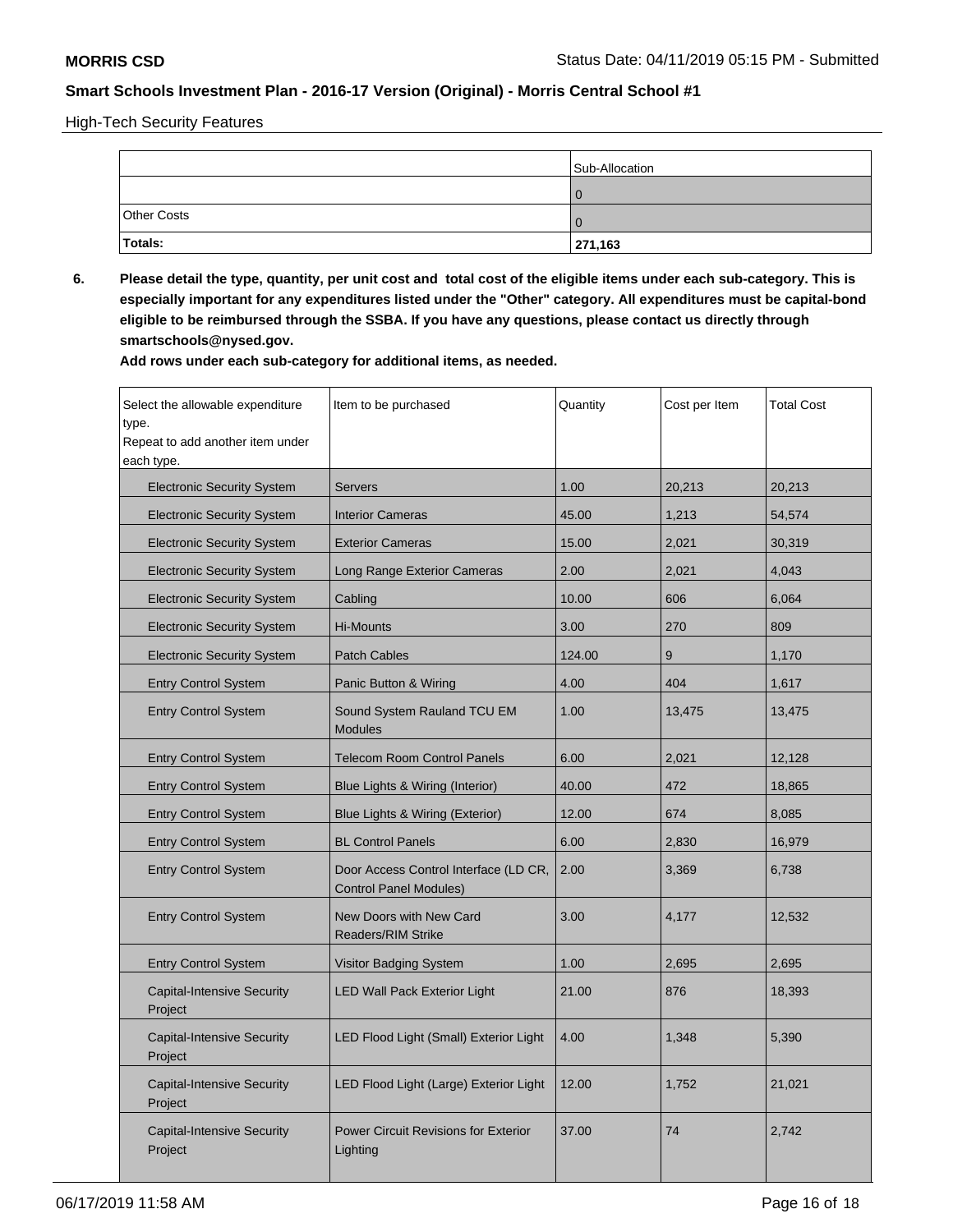High-Tech Security Features

| Select the allowable expenditure<br>type.      | Item to be purchased        | Quantity | Cost per Item | <b>Total Cost</b> |
|------------------------------------------------|-----------------------------|----------|---------------|-------------------|
| Repeat to add another item under<br>each type. |                             |          |               |                   |
| <b>Electronic Security System</b>              | <b>Integration Costs</b>    | 1.00     | 7,450         | 7,450             |
| <b>Entry Control System</b>                    | <b>Integration Services</b> | 1.00     | 1.213         | 1.213             |
| <b>Electronic Security System</b>              | <b>Integration Services</b> | 1.00     | 4,648         | 4,648             |